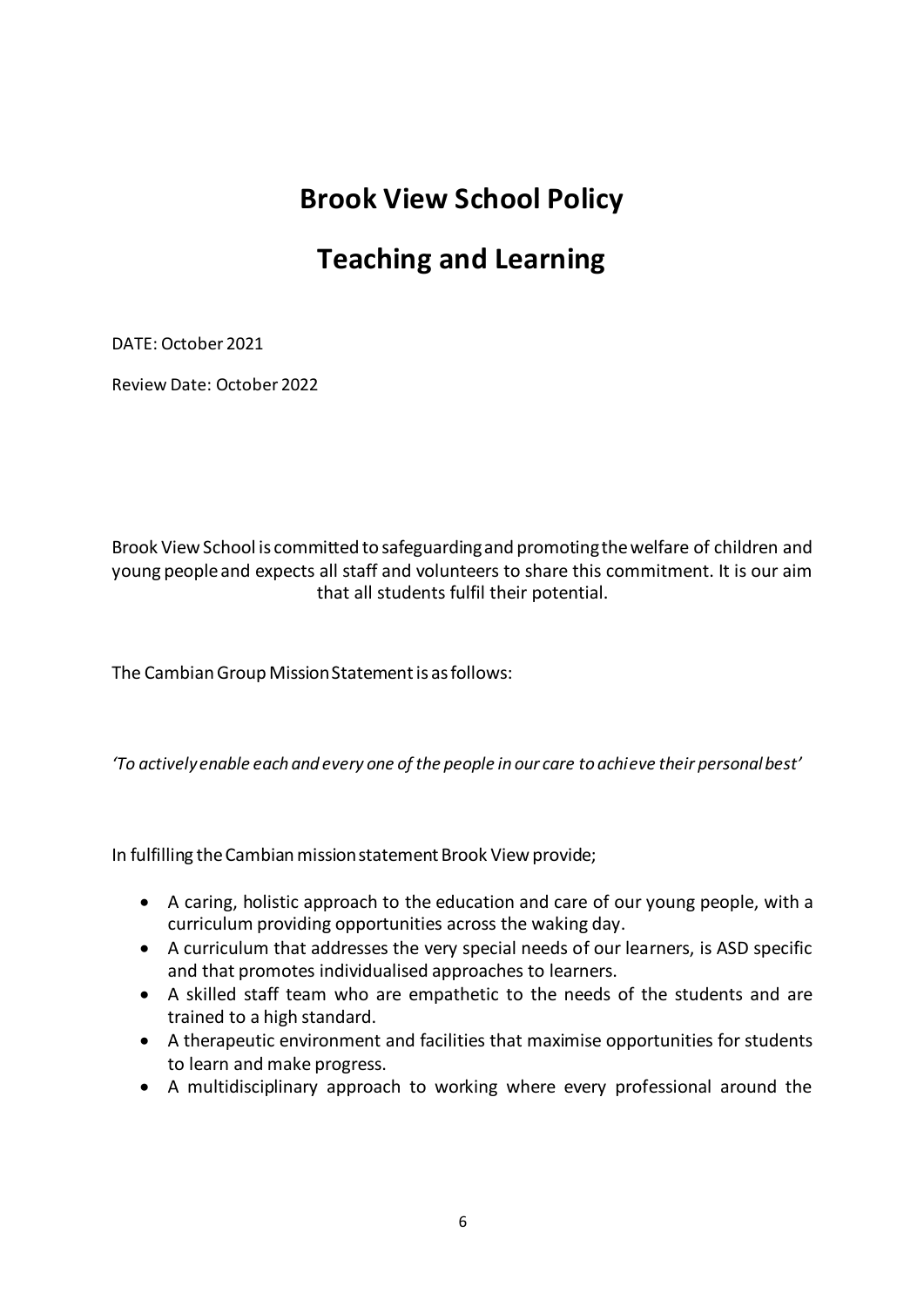child is fully involved and working together to secure best possible outcomes.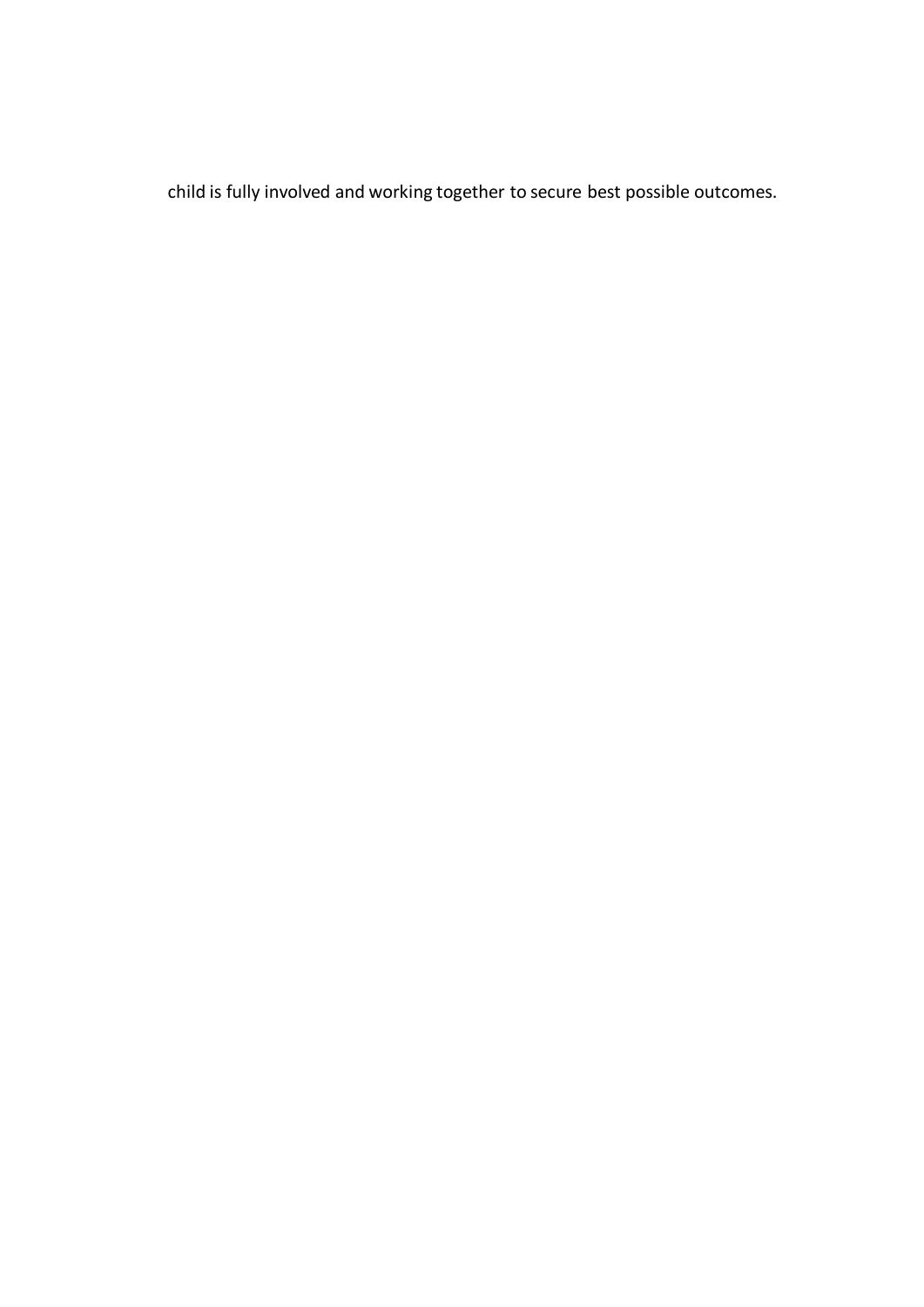## **Our Values**

- Teaching and Learning is at the heart of everything that we do at Brook View. We believe that every moment of every day is a learning opportunity.
- The active inclusion of all students in their learning.
- The use of positive, non-aversive strategies in helping students to develop selfmanagement of their behaviour.
- Developing students capacity for communication and the development of social skills and socially acceptable behaviours.
- Promoting the health and welfare of our students.
- Enabling students to make progress, and intervening in a precise and timely manner to ensure that progress is sustained.

#### **Intent**

- Brook View provides exceptional education to all students.
- The Brook View curriculum is broad, rich and ambitious. It provides highly positive, memorable experiences and rich opportunities for high quality learning. This has an impact on student's behaviour and contributes to achievement, SMSC and personal development.
- The Brook View curriculum enables all students to work towards, achieve and exceed their individual EHCP outcomes.
- The Brook View sixth form study programme offers a distinct and personalised curriculum designed to support students to become independent and learn vocational skills.
- The Brook View curriculum prepares students for life after school and instils a sense of `cultural capital` supporting students to become valued citizens both within the school setting and within their wider community.
- Teachers planning demonstrates excellent subject knowledge and is highly effective in ensuring that all students are sufficiently challenged and stretched.

#### **Implementation**

- Teachers and Subject leaders have expert knowledge.
- Students have a wide range of learning styles which are catered for by the variety of teaching approaches.
- Teachers generate high levels of participation to ensure lessons are fun and interesting to engage the students.
- All students have access to a range of educational apps throughout the school day where appropriate.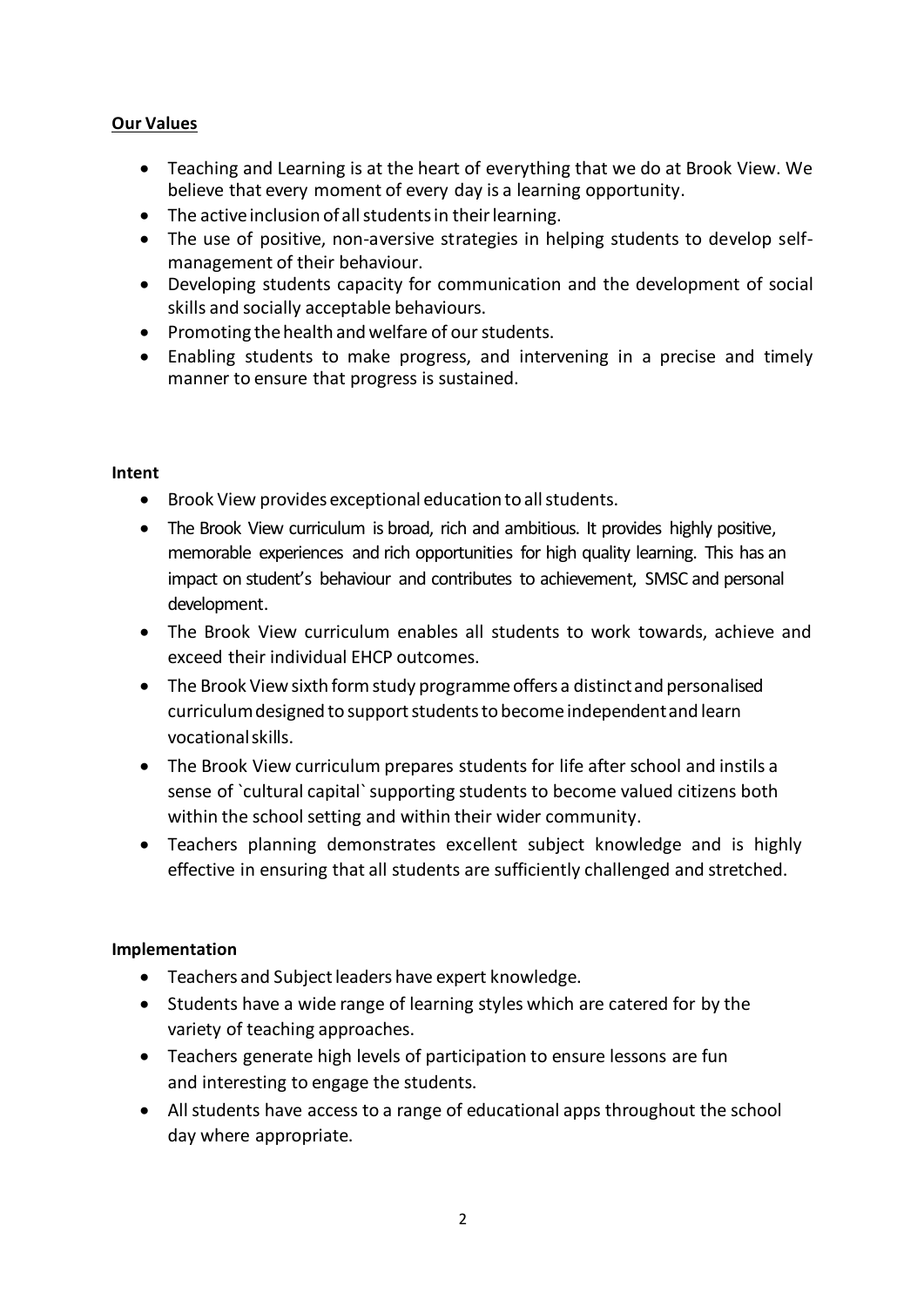- Teachers systematically check the understanding of our complex students who may need differentiated support with their communication, social interaction and sensory processing.
- Teachers embed key concepts by using repetition and the generalisation of skills in order that they are transferable to real life settings.
- The autism specific environment allows students to learn to their full potential.
- Teachers use well-judged and imaginative teaching strategies that, together with sharply focussed and timely support and intervention, match individual needs accurately.
- Brook View work with a number of external providers who help to complement and extend our curriculum. These include a local charity shop, gardening centre and dance school. Students also engage in a range of extra-curricular activities including Wellbeing clubs such as dance and after school club activities.
- Teachers use real time assessment to capture the progress of students with all education staff using cameras to take photographs and add dialogue to witness statements which feeds directly into our assessment package.
- Teachers use effective formative assessment and provide feedback to students, involving them in their next steps of progress.
- Through the Brook View curriculum, students have the opportunity to work towards a range of ASDAN, AQA, NCFE, BTEC and OCR Nationally recognised awards in addition to teaching National Curriculum and sensory sessions.
- Regular lesson observations, learning walks and moderation of work takes place throughout the year and Brook View is part of an external moderation group.
- There is half termly Teacher supervision using a growth model in which Teachers and TA's are encouraged to reflect upon their practice and look to develop as professionals. At the heart of these supervisions are discussions around Student well-being and progress towards both their EHCP outcomes and their individual curriculum targets.

# **Impact**

- Teachers have high expectations for student outcomes and are highly ambitious and are not afraid to take risks and in each class and college there is a positive climate for learning.
- Our highly complex young people make outstanding progress, meeting and exceeding their targets.
- Students are making rapid and sustained progress in most areas of learning over time given their starting points and capabilities. They develop a wide range of skills commensurate with their complex profiles.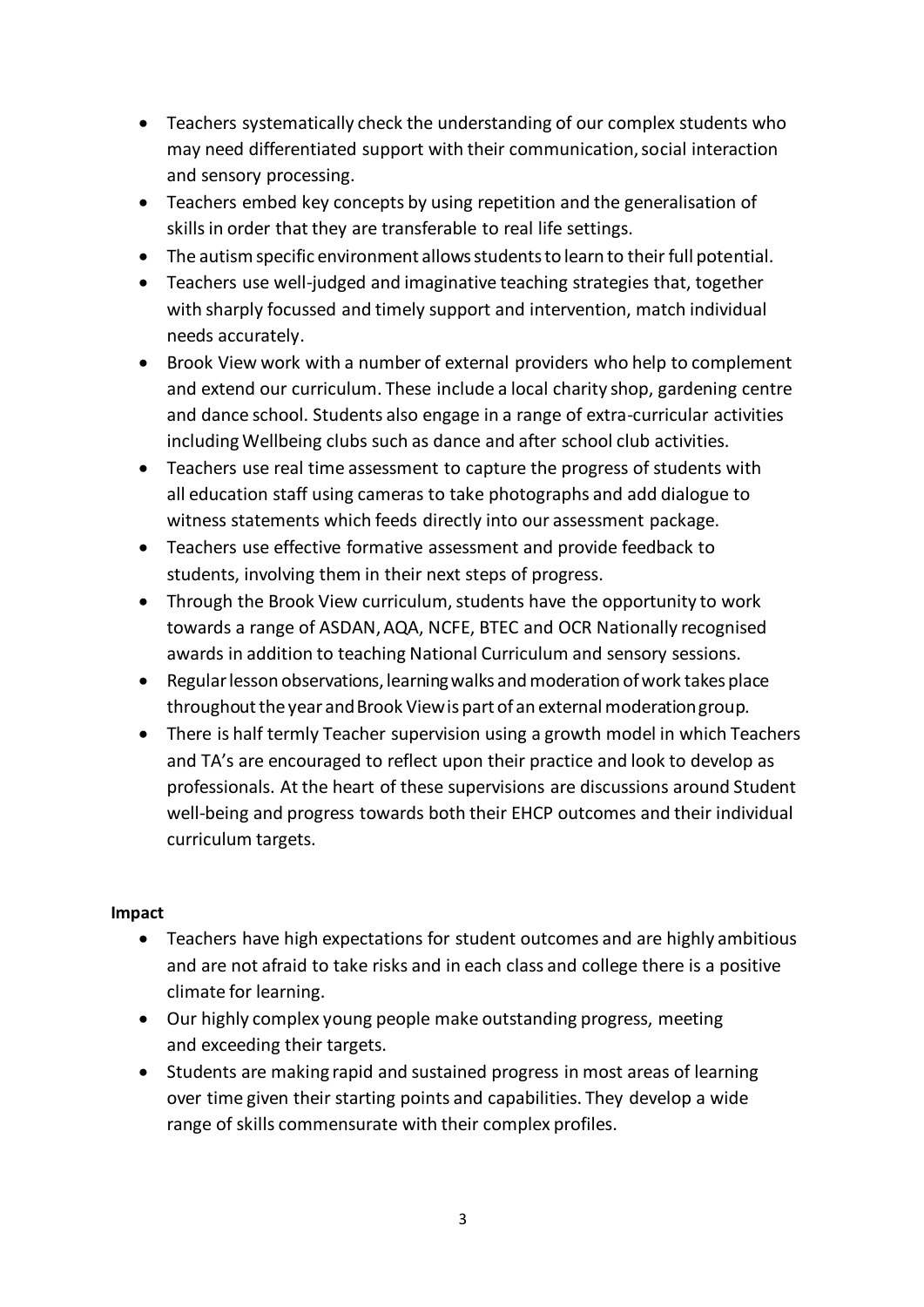Brook View can demonstrate outstanding progress and outcomes for students evidenced in the student's individual case studies and learning journeys as well as in the school's academic data analysis.

## **How teaching and learning promotes personal development**

- Brook View promotes confidence, resilience and self esteem in the students
- The Brook View curriculum and ethos teaches students to engage within their community and develop a sense of respect.
- The Brook View curriculum offers a rich variety of experiences both at the school and out in the community such as whole school music, drama and dance activities.
- The staff at Brook View work as one team with the education, care and therapy team working within a seamless approach.
- Students are supported to learn how to stay healthy and all students have an individual E-Safety risk assessment to help them to stay safe.
- The Brook View Wellbeing Co-Ordinator works with students and staff to support everyone to be safe, healthy and happy.

## **SMSC**

- The school's thoughtful and wide-ranging promotion of students' spiritual, moral, social and cultural development and their physical wellbeing enables them to thrive in a supportive, highly cohesive learning community. It helps students to adopt knowledge and respect.
- A wealth of SMSC opportunities and experiences are on offer throughout each academic year. All students are encouraged and supported to take part and these also include termly MFL weeks. Students learn social skills and cultural development.
- SMSC offers a creative and imaginative approach to learning where students are enabled to learn about themselves and others from around the world.

# **British Values**

- Cultural Capital is embedded in the life of the school.
- The provision of SMSC actively promotes the fundamental British values of democracy, the rule of law and individual liberty. It provides students with the opportunity to explore values and beliefs, including religious beliefs and the way in which they impact on people's lives. It encourages tolerance and harmony between different cultural traditions as well as mutual respect and tolerance of those with different faiths and beliefs.
- SMSC at Brook View enables students to learn about right from wrong and to respect the civil and criminal law of England.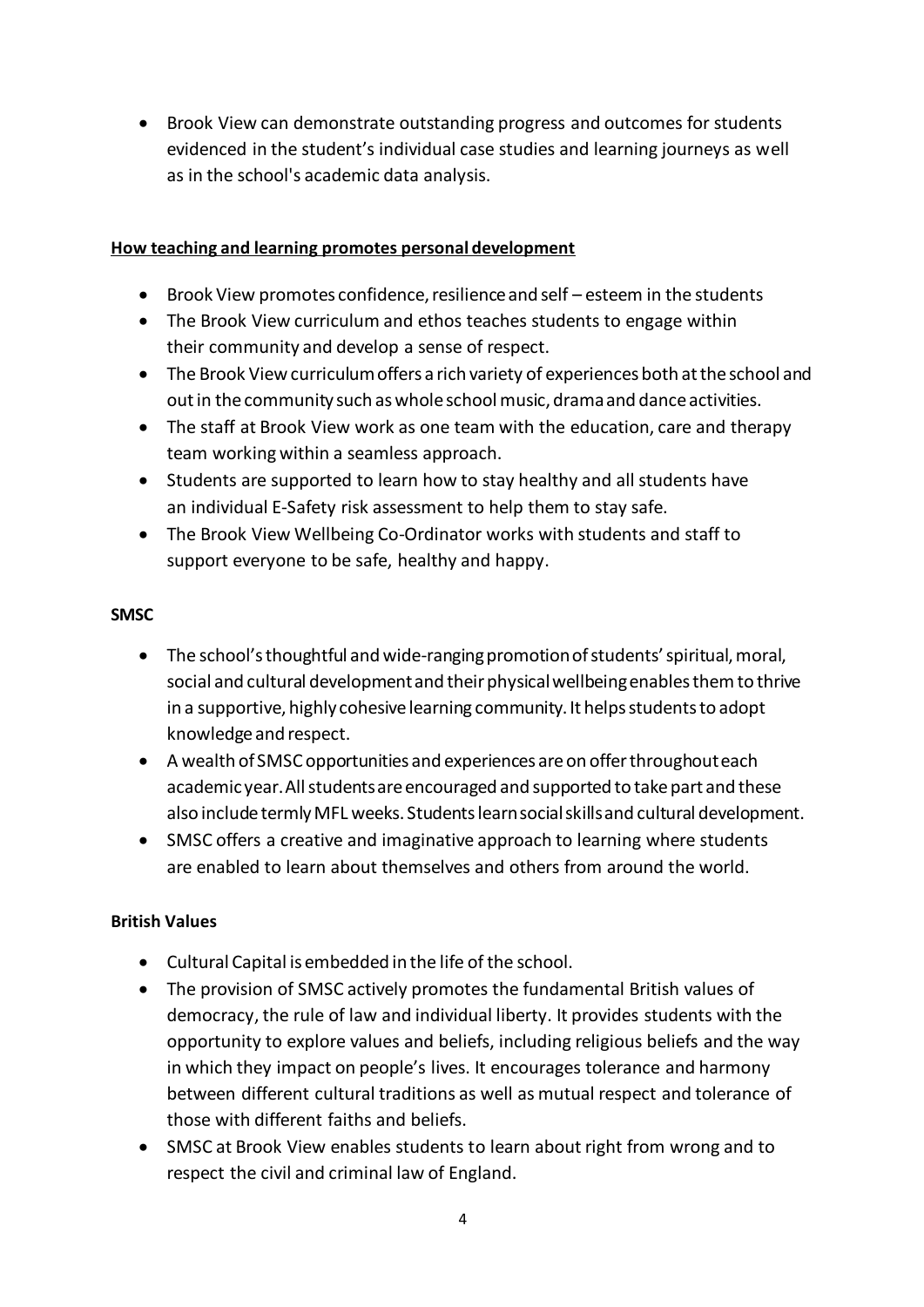- SMSC provision enables students to acquire a broad general knowledge of and respect for public institutions and services in England. Students have the opportunity to visit a range of places including the Houses of Parliament, local museums and libraries and attend events such as local services.
- Students take part in regular student council meetings where they have the opportunity to have a voice and vote on issues that impact them and make choices about their everyday life.
- Students will be encouraged to take part in a variety of charity events and contribute to the local community by working in the village YMCA charity shop, the local gardening centre and running a stall at the summer fete each year.
- Individually planned trips cater for specific cultural or religious needs such as a trip to the mosque or other place of worship.
- Sixth form students have careers education and advice enabling them to further develop skills for future success.
- Brook View hold an annual careers week where all students can learn and experience the world of work.

## **RSE**

- RSE topics run throughout the whole Brook View curriculum we also plan to ensure that each student receives the appropriate relationships and sex education relevant to their needs and understanding. This personalised approach will be mapped out in each student's individual RSE plan.
- The Individual RSE plan will outline the broader RSE programmes that the student will experience from the curriculum as well as any more specific programmes of study or intervention that may be appropriate for that student.
- The plans will be reviewed termly during the Outcomes meetings and will be shared with parents, social workers and other appropriate external bodies during student reviews.